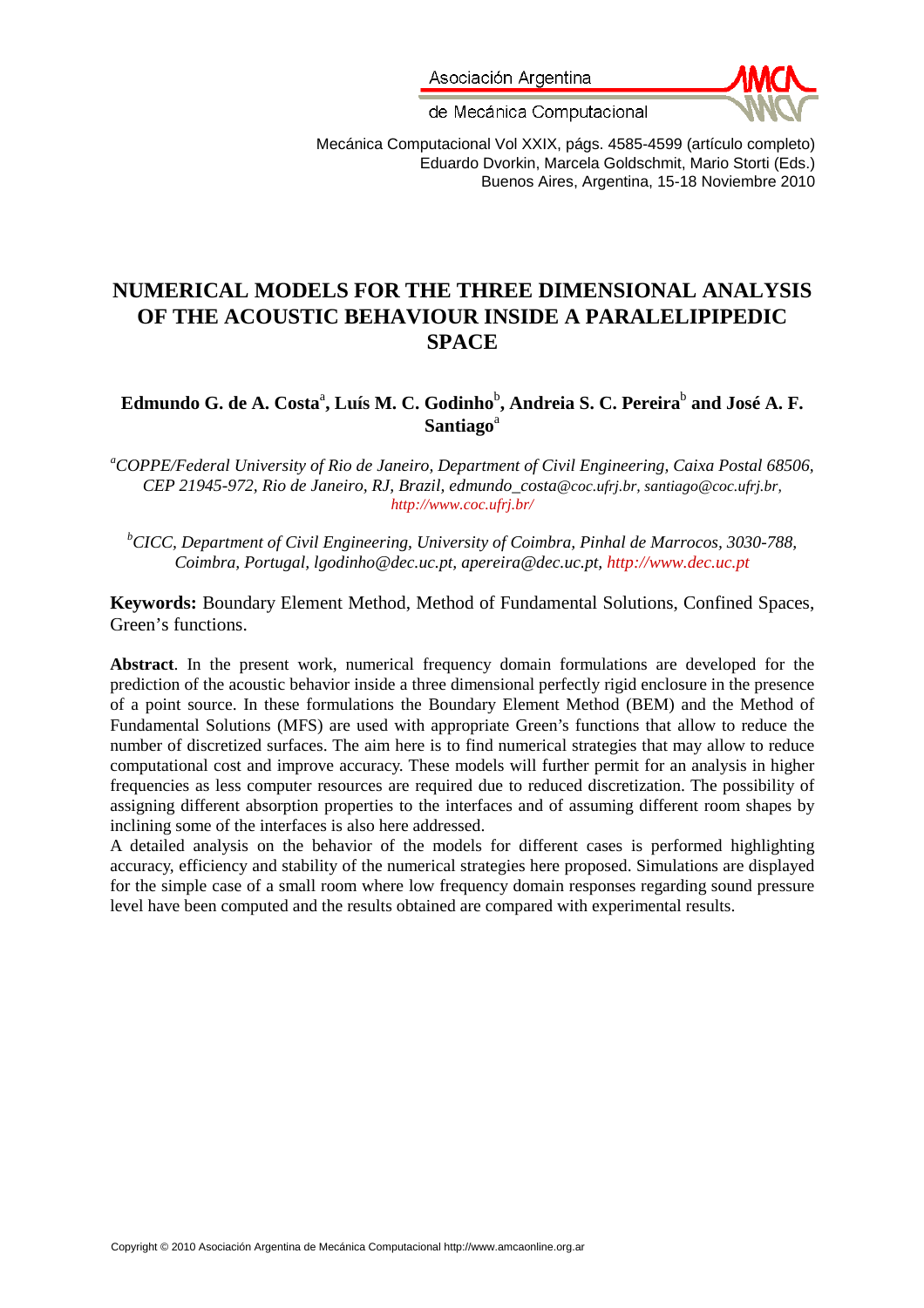# **1 INTRODUCTION**

During the last three decades, the Boundary Element Method (BEM) has established itself as one of the preferred methods to be used for acoustics and vibro-acoustics engineering analysis. In fact, the BEM has a number of advantages over other numerical methods that contribute to its success (Brebbia (1984)): (i) it only requires the discretization of the problem boundaries, and thus only involves a more compact description of the environment; (ii) it has a very good accuracy, since it is based on the use of Green's functions, which are, themselves, a solution of the governing equation; (iii) it is very well suited to the analysis of infinite or semi-infinite domains, as the far-field radiation conditions are automatically satisfied. Some of these advantages are even more pronounced when a 3D analysis in an infinite/semi-infinite domain is considered, for which alternative methods frequently require millions of degrees of freedom, together with a truncation of the propagation domain and the use of approximate absorbing boundary conditions.

Through the years, many researchers have used the method in acoustic analysis of different systems. Many resources for the BEM can be found, such as the excellent book by Wu, (2000), which describes the principles of the boundary element method for acoustic analysis. Interesting developments can be found in many scientific papers, such as the early works of Lacerda et al. (1997), in which a dual BEM formulation is used to analyze the 2D sound propagation around acoustic barriers, over an infinite plane, considering both the ground and the barrier to be absorptive. Later, the 3D propagation of sound around an absorptive barrier has been studied by the same authors (Lacerda et al. (1998)), introducing a dual boundary element formulation that allowed the barrier to be modeled as a simple surface.

An interesting feature of the BEM is that it can be adapted to include more complex Green's functions, accounting for the presence of specific features of the propagation medium. It is the case of the works of Godinho et al. (2001) and Tadeu et al. (2007), analyzing the specific case of 2D configurations subject to the effect of a 3D pressure source, using the BEM to study the effect of acoustic barriers and of thin screens coupled to a building façade in the reduction of traffic noise. In those studies, both the rigid ground and the rigid façade are taken into account by using the image-source method, thus avoiding their discretization. Additionally, those authors synthesize the 3D sound field as a summation of simpler 2D problems (also known as a 2.5D formulation), with much lower computational cost.

In the last years, several researchers have been focusing their attention on another class of methods, the meshless methods, with the goal of reducing computation time and the time consuming task of mesh generation that complex geometries require. The Method of Fundamental Solution is one of these methods that have been applied with success to solve acoustic problems. The mathematical formulation of MFS is quite simple requiring the knowledge of fundamental solutions. Fairweather et al. (2003) described and reviewed the MFS and related methods for the numerical solution of scattering and radiation problems in fluids and solids. Alves and Valtchev (2005) compared the plane waves method and the MFS for acoustic wave scattering. Chen et al. (2002) employed the boundary collocation method using radial basis functions for the acoustic eigen-analysis of three-dimensional (3D) cavities.

In this work the three dimensional sound field generated by a point source placed inside a parallelepipedic space is here analyzed using frequency domain formulations based on the Boundary Element Method and on the Method of Fundamental Solution. The models here developed make use of adequate Green's functions therefore requiring the discretization of a limited number of surfaces. The main objective of this paper is to analyze the advantages of incorporating these functions in models based on these methods. The possibility of assigning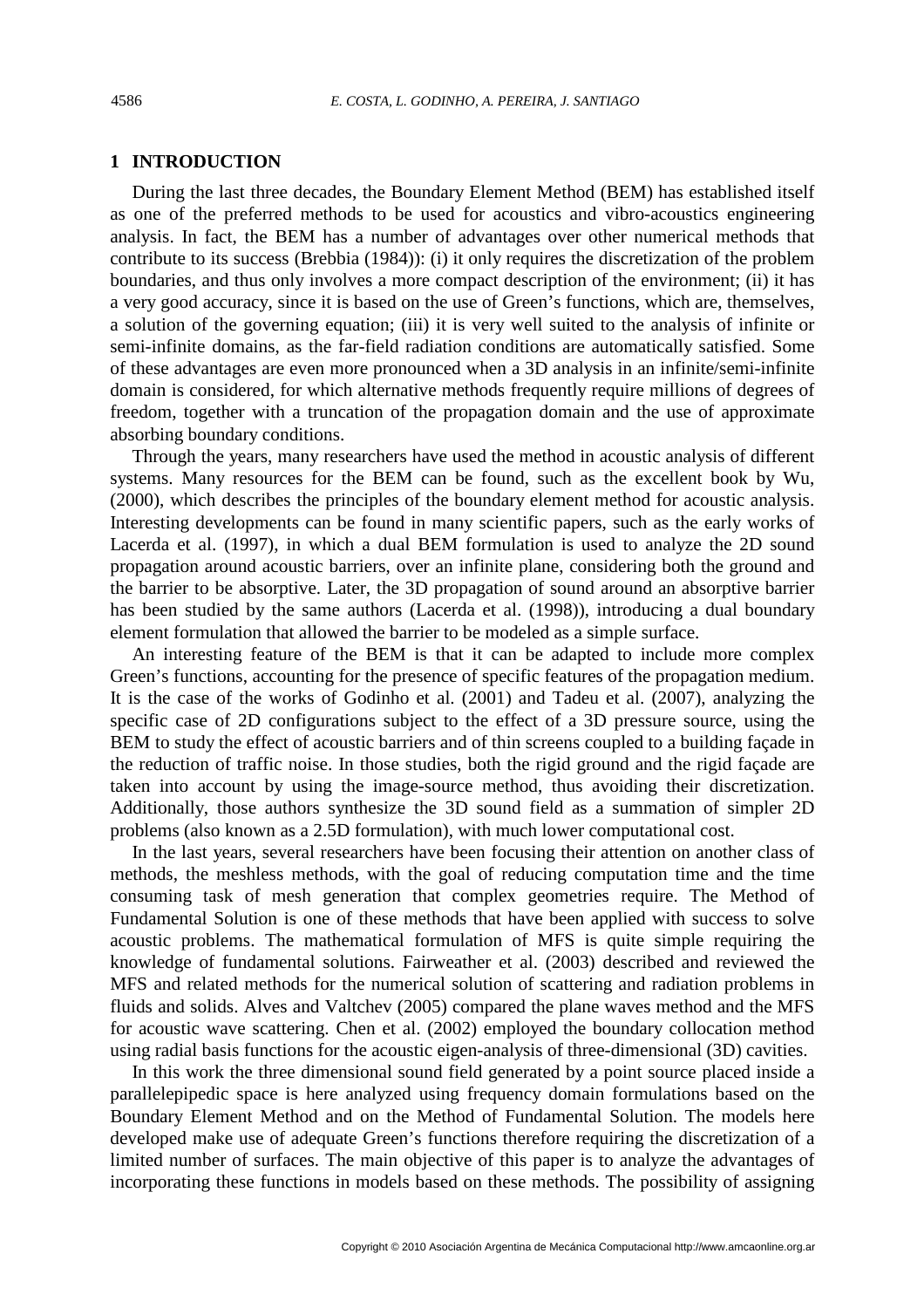absorption properties and assuming inclined interfaces is here discussed. The behavior of the numerical approaches is discussed by analyzing stability, accuracy and efficiency. Finally an application is displayed where frequency domain responses are computed for a room and compared with experimental results.

# **2 PROBLEM FORMULATION**

The propagation of sound within a three-dimensional space can be mathematically given in the frequency domain by the Helmholtz partial differential equation,

$$
\nabla^2 p + k^2 p = -\sum_{k=1}^{N} Q_k \delta(\xi_k^f, \xi), \qquad (1)
$$

where  $\partial^2$   $\partial^2$   $\partial^2$   $\partial^2$  $x^2$   $\partial y^2$   $\partial z^2$  $\nabla^2 = \frac{\partial^2}{\partial^2} + \frac{\partial^2}{\partial^2} + \frac{\partial}{\partial}$  $\partial x^2$   $\partial y^2$   $\partial$ ; *p* is the acoustic pressure,  $k = \omega/\alpha$ ;  $\omega = 2\pi f$ ; *f* is the

frequency;  $\alpha$  is the sound propagation velocity within the acoustic medium; *NS* is the number of sources in the domain;  $Q_k$  is the magnitude of the existing sources  $\xi_k^f$  located at  $(x_{\xi_k}, y_{\xi_k})$ ;  $\xi$  is a domain point located at  $(x_{\xi}, y_{\xi})$  and  $\delta(\xi_k^f, \xi)$  is the Dirac delta generalized function.

The boundary conditions for the problem are given by:

$$
v_n(\mathbf{x}) = \frac{\partial p}{\partial n}(\mathbf{x}) = 0 \qquad \text{in interfaces } S_v \tag{2a}
$$

$$
p(\mathbf{x}) = Z(\mathbf{x})v_n(\mathbf{x}) \qquad \text{in interfaces } S_z \tag{2b}
$$

where  $Z(x)$  is the surface impedance of the absorbing material, which is assumed to be a known quantity. Equation (2a) stands for Neumann condition and equation (2b) stands for Robin or mixed boundary condition.

Considering that a point source is placed within this propagation domain, at  $x_0$ , it is possible to establish the fundamental solution for the sound pressure at a point *x*, which can be written as

$$
G(\xi, \mathbf{x}) = \frac{e^{-ikr}}{4\pi r}, \text{ with } r = \sqrt{(x - x_0)^2 + (y - y_0)^2 + (z - z_0)^2}.
$$
 (3)

### **3 NUMERICAL FORMULATION**

#### **3.1 BEM Formulation**

According to Green's Second Identity, Eq. (1) can be transformed into the following boundary integral equation:

$$
C(\xi)p(\xi) = -i\rho\omega \int_{S} G(\xi, \mathbf{x})v_{n}(\mathbf{x}) dS - \int_{S} \frac{\partial G(\xi, \mathbf{x})}{\partial n} p(\mathbf{x}) dS + \sum_{k=1}^{NS} Q_{k} G(\xi_{k}^{f}, \xi),
$$
(4)

where  $S = S_v \cup S_z$  refers to the discretized interfaces and  $G(\xi, \mathbf{x})$  is the fundamental solution;  $p(\mathbf{x})$  and  $v_n(\mathbf{x})$  represent the acoustic pressure and the normal derivative of the acoustic pressure, respectively. The coefficient  $C(\xi)$  depends on the boundary geometry at the source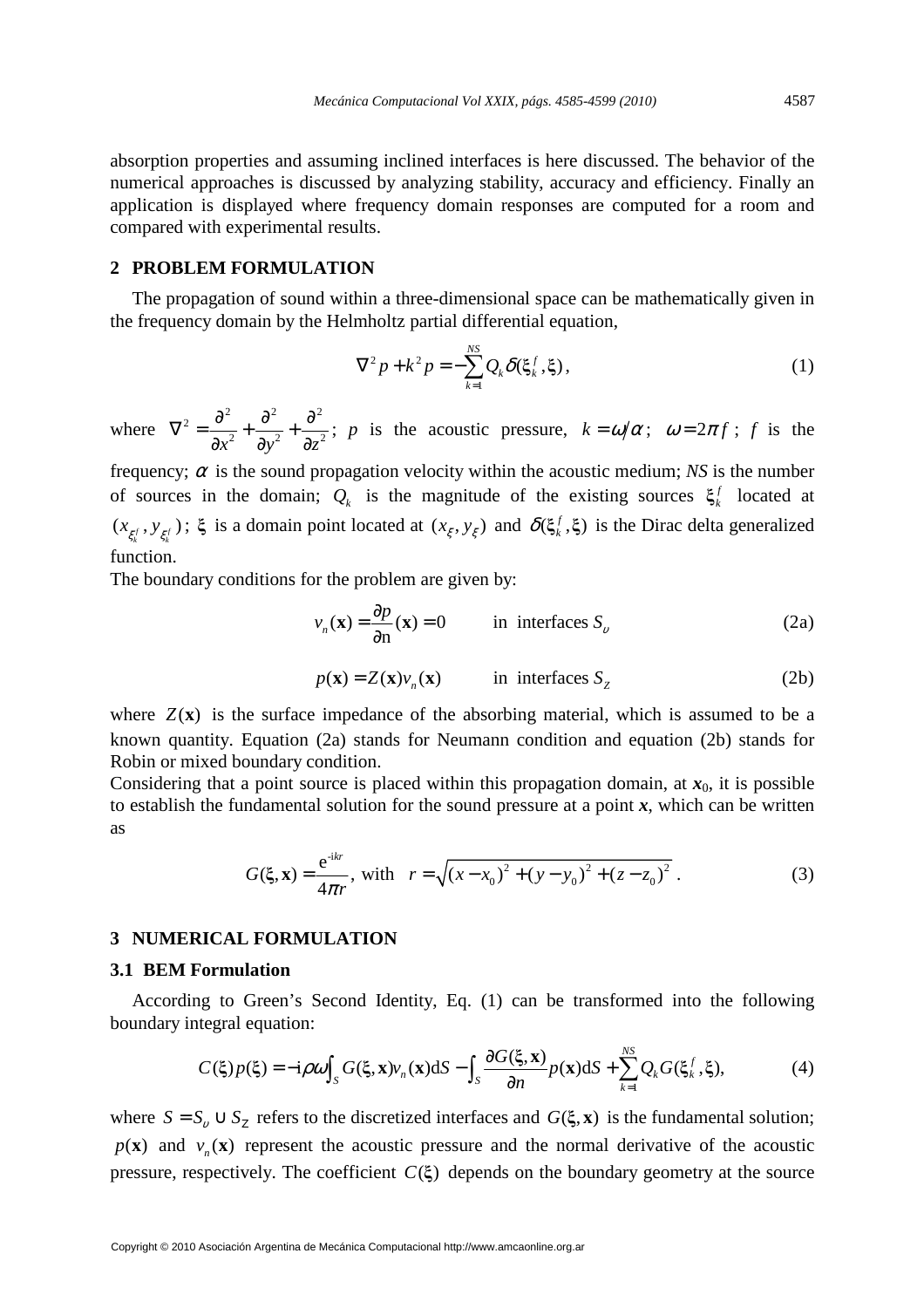point.

In order to solve Equation (4), the Boundary Element Method may be used, requiring discretization of all surfaces, if appropriate fundamental solutions are not employed. Here, the previously described wave propagation problem using the BEM is solved using two different Green's functions that satisfy specific boundary conditions allowing for reduction of boundary discretization. Two BEM models are defined: the first one makes use of a fundamental solutions valid for a space defined by three orthogonal planes, therefore three surfaces need to be discretized (BEM - Model 1, as displayed in Figure 1a); the second BEM model (BEM - Model 2, displayed in Figure 1b) makes use of a fundamental solution valid for a space defined by five orthogonal planes, therefore only one interface is discretized. Details on these functions will be given in a subsequent section.



Figure 1: Geometry of the BEM models: a) BEM - Model 1; b) BEM - Model 2.

Since the appropriate Green's function are used, introducing Equations (2) into Equation (4) and assuming  $NE<sub>B</sub>$  constant elements with linear geometry at the discretized interfaces, by applying the collocation method to the integral equation, in terms of an intrinsic coordinate  $\eta$ , the following equations can be obtained:

$$
C(\xi_p)p(\xi_p) = -\sum_{q=1}^{NE_B} \int_{-1}^1 \int_{-1}^1 \frac{\partial G(\xi_p, \mathbf{x}_q)}{\partial n} p(\mathbf{x}_q) |J| \, d\eta_1 d\eta_2 + \sum_{k=1}^{NS} Q_k G(\xi_k^f, \xi_p),\tag{5a}
$$

$$
C(\xi_p) p(\xi_p) = -i \rho \omega \sum_{q=1}^{NE_B} \int_{-1}^{1} \int_{-1}^{1} G(\xi_p, \mathbf{x}_q) p(\mathbf{x}_q) / Z(\mathbf{x}_q) |J| d\eta_1 d\eta_2 -
$$
  

$$
\sum_{q=1}^{NE_B} \int_{-1}^{1} \int_{-1}^{1} \frac{\partial G(\xi_p, \mathbf{x}_q)}{\partial n} p(\mathbf{x}_q) |J| d\eta_1 d\eta_2 + \sum_{k=1}^{NS} Q_k G(\xi_k^f, \xi_p),
$$
 (5b)

where  $\xi_p$  refers to the functional node p with p ranging from 1 to  $NE_B$ ;  $|J|$  is the Jacobian,  $p(\mathbf{x}_q)$  is the unknown acoustic pressure at the boundary element  $\mathbf{x}_q$ ;  $G(\xi_p, \mathbf{x}_q)$  refers to the fundamental solution whose details will be given in a subsequent section;  $G(\xi_k^f, \xi_n)$  is the incident field regarding the pressure generated by the real source *k* placed at position  $\xi_k$ *k* . Equation (5a) is applied if the discretized surfaces are perfectly rigid, whereas equation (5b) is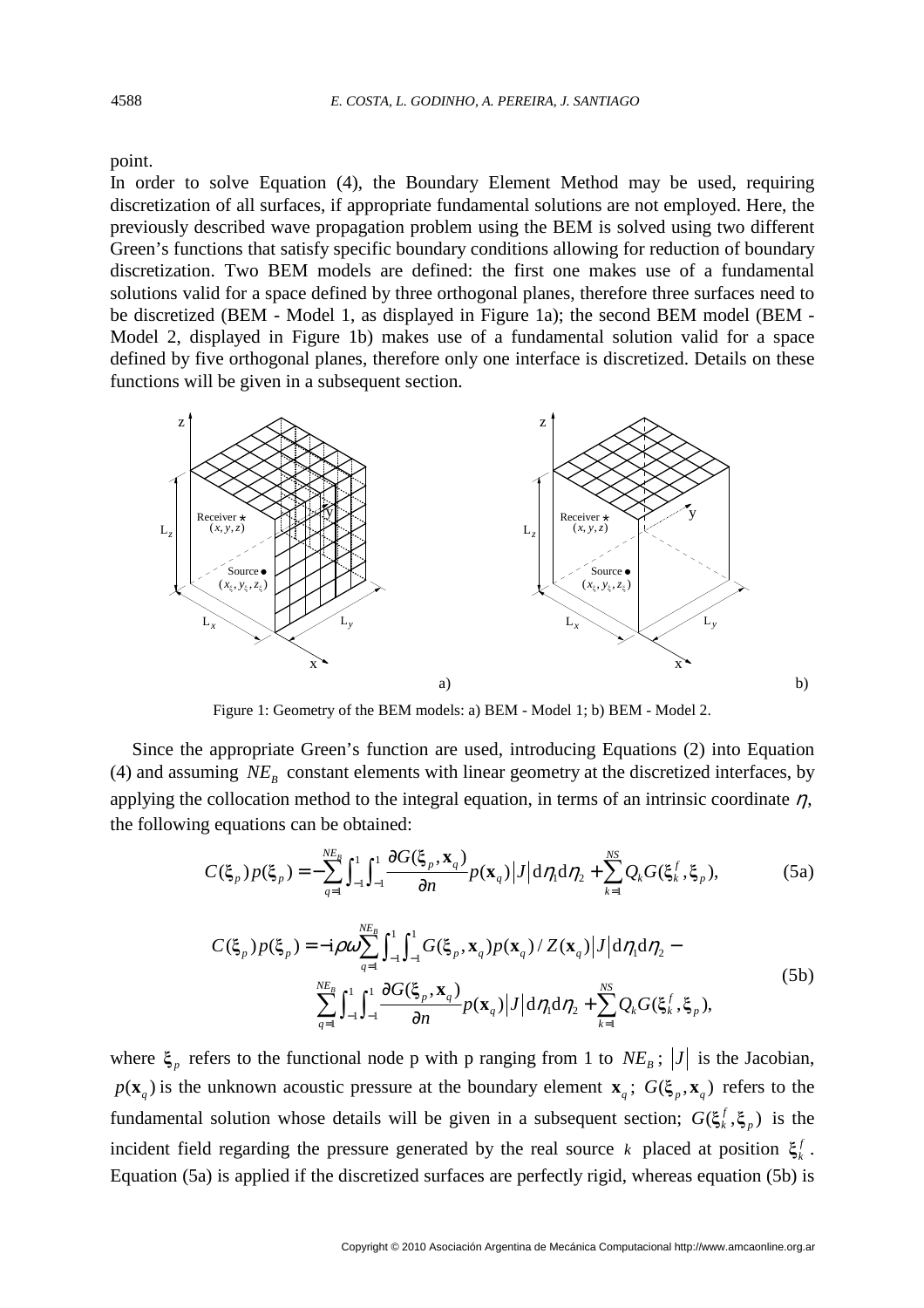pressure at any point of the domain by applying the boundary integral equation.

employed if assigning absorption to the discretized surfaces. For both cases we obtain a system of  $NE_B \times NE_B$  equations, which after solving it makes it possible to obtain the acoustic



#### Figure 2: Geometry of the MFS models: a) MFS - Model 1; b) MFS - Model 2.

Using the Method of Fundamental Solutions the frequency domain response inside a three dimensional enclosure is computed as a linear combination of fundamental solutions for a set of NVS virtual sources, with amplitude  $A_i$  (with  $l = 1,..., NVS$ ), placed outside the domain of interest, to avoid singularities. Thus, the pressure field inside the parallelepipedic space is given by,

$$
p(\xi, \mathbf{x}) = \sum_{l=1}^{NVS} A_l G(\xi_l, \mathbf{x}) + \frac{e^{-ik\sqrt{(x-x_0)^2 + (y-y_0)^2 + (z-z_0)^2}}}{4\pi\sqrt{(x-x_0)^2 + (y-y_0)^2 + (z-z_0)^2}},
$$
(6)

where the coefficients  $A_i$  are unknown amplitudes which are computed by imposing the appropriate boundary conditions at a set of NCP points (collocation points) placed along the virtual interfaces  $S = S_v \cup S_z$  and  $G(\xi_i, \mathbf{x})$  is the fundamental solution at point **x** for a virtual source **ξ***<sup>l</sup>* . In this work an equal number of collocation points and virtual sources are assumed which allows to obtain a NVS x NVS system. This system is built by prescribing at the virtual boundaries of the parallelepiped space the following conditions: expression (2a), if the virtual discretized interfaces are assumed perfectly rigid or expression (2b) if assigning absorption to the virtual discretized interfaces. Here again two models were developed: in the first model (MFS – Model 1) only three virtual interfaces need to be assumed, whereas in the second model only a virtual interface needs to be considered (MFS – Model 2), as displayed in Figure 2.

#### *Mecánica Computacional Vol XXIX, págs. 4585-4599 (2010)* 4589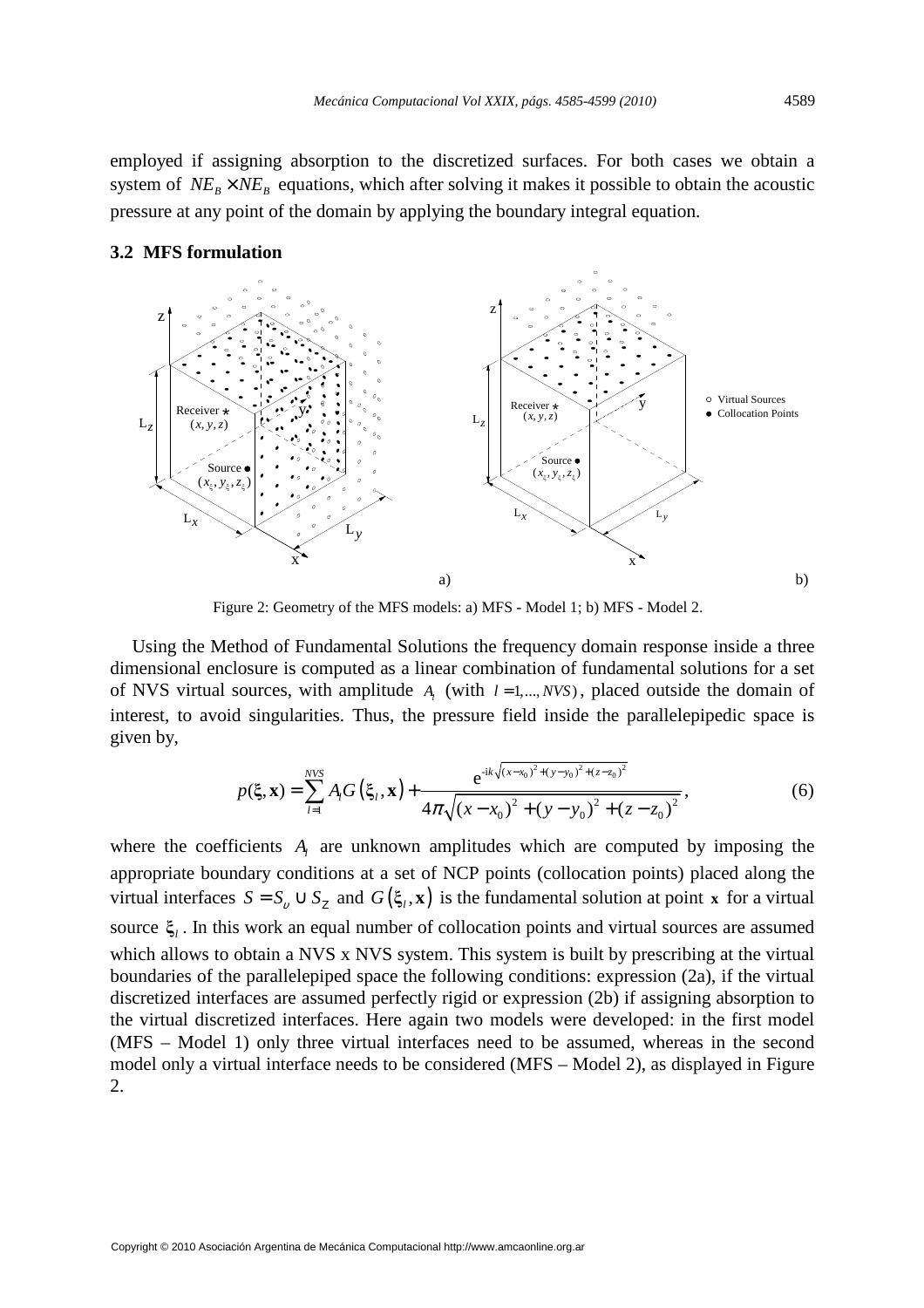

#### **3.3 Green's functions**

Figure 3: Geometry of the Green's functions: a) Half-space; b) Quarter space; c) 3 surfaces; d) 5 surfaces.

In an acoustic analysis, the presence of perfectly reflecting plane surfaces can be taken into account by using the well-known image-source method. In this technique, the effect of a point source in the presence of a given plane surface can be simulated by considering an additional virtual source, positioned in a symmetrical position with respect to the reflecting plane. Thus, following, for example, Godinho et al. (2001), if such plane is defined by  $z = 0$  (see Figure 3a), the corresponding Green's function can be written as

$$
G_{1s}(\xi, \mathbf{x}) = \frac{e^{-ikr}}{4\pi r} + \frac{e^{-ikr_1}}{4\pi r_1}, \text{ with } r_1 = \sqrt{(x - x_0)^2 + (y - y_0)^2 + (z + z_0)^2}.
$$
 (7)

This approach can be further extended to incorporate more surfaces. Considering, for example, a "quarter-space" defined by two orthogonal planes, one located at  $z = 0$  and the other at  $x = 0$  (see Figure 3b), the corresponding Green's function can be written as

$$
G_{2S}(\xi, \mathbf{x}) = \frac{e^{-ikr}}{4\pi r} + \frac{e^{-ikr_1}}{4\pi r_1} + \frac{e^{-ikr_2}}{4\pi r_2} + \frac{e^{-ikr_3}}{4\pi r_3},
$$
(8)

with  $r_2 = \sqrt{(x + x_0)^2 + (y - y_0)^2 + (z - z_0)^2}$ ;  $r_3 = \sqrt{(x + x_0)^2 + (y - y_0)^2 + (z + z_0)^2}$ .

Following the described procedure, if we consider a space defined by two vertical orthogonal planes and a horizontal plane, all perfectly rigid, placed at  $x = 0$ ,  $y = 0$  and  $z = 0$ , respectively, as displayed in Figure 3c, the corresponding Green's function can be expressed as:

$$
G_{3S}(\xi, \mathbf{x}) = \frac{e^{-ikr}}{4\pi r} + \sum_{i=1}^{7} \frac{e^{-ikr_i}}{4\pi r_i},
$$
\n(9)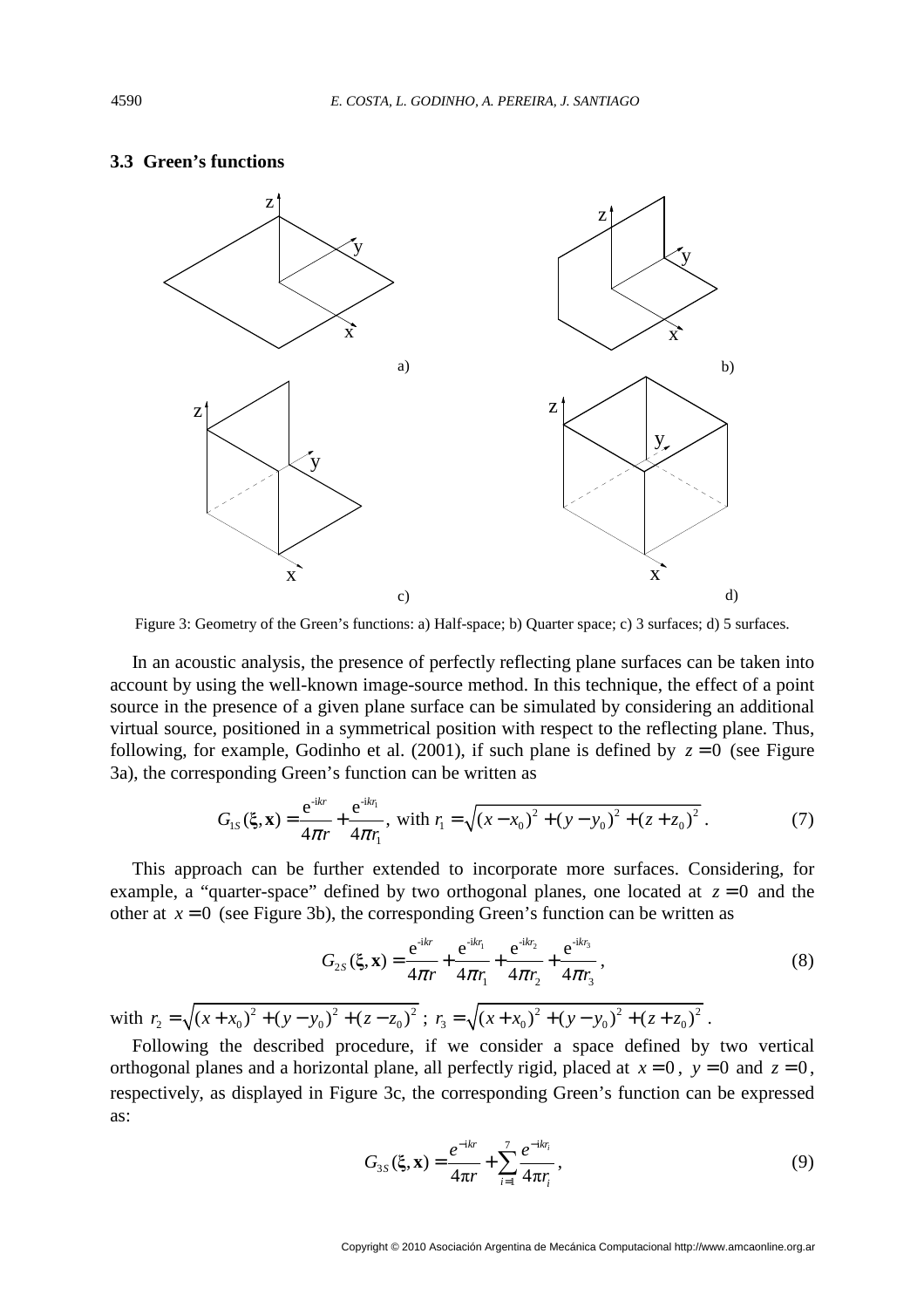with 
$$
r_4 = \sqrt{(x - x_0)^2 + (y + y_0)^2 + (z + z_0)^2}
$$
;  $r_5 = \sqrt{(x - x_0)^2 + (y + y_0)^2 + (z - z_0)^2}$ ;  
\n $r_6 = \sqrt{(x + x_0)^2 + (y + y_0)^2 + (z - z_0)^2}$  and  $r_7 = \sqrt{(x + x_0)^2 + (y + y_0)^2 + (z + z_0)^2}$ .

If we assume a space defined by five planes four vertical orthogonal planes ( $x = 0$ ,  $x = L_x$ ,  $y = 0$ ,  $y = L_y$  and one horizontal plane, placed at  $z = 0$ , as defined in Figure 3d, the corresponding Green's function can be expressed as:

$$
G_{5S}(\xi, \mathbf{x}) = \frac{e^{-ikr_{000}}}{4\pi r_{000}} + \sum_{n=0}^{NSY} \left( \sum_{j=1}^{4} \frac{e^{-ikr_{0j0}}}{4\pi r_{0j0}} \right) + \sum_{m=0}^{NSX} \sum_{i=1}^{4} \left[ \frac{e^{-ikr_{i00}}}{4\pi r_{i00}} + \sum_{n=0}^{NSY} \left( \sum_{j=1}^{4} \frac{e^{-ikr_{ij0}}}{4\pi r_{i00}} \right) \right] + \sum_{n=0}^{MSY} \sum_{i=1}^{4} \left[ \frac{e^{-ikr_{i00}}}{4\pi r_{i01}} + \sum_{n=0}^{NSY} \left( \sum_{j=1}^{4} \frac{e^{-ikr_{ij0}}}{4\pi r_{i01}} \right) \right]
$$
(10)

where NSX and NSY represent the number of sources used in the  $x$  and  $y$  directions respectively, for the correct definition of the signal, and  $r_{i,j,0} = \sqrt{(\underline{x}_i)^2 + (\underline{y}_j)^2 + (\underline{z}_0)^2}$  $r_{i,j,0} = \sqrt{(\underline{x}_i)^2 + (\underline{y}_j)^2 + (\underline{z}_0)^2}$ ,  $(\underline{x}_{i})^{2} + (\underline{y}_{j})^{2} + (\underline{z}_{1})^{2}$  $r_{i,j,1} = \sqrt{(x_i)^2 + (y_j)^2 + (z_1)^2}$  with  $x_0 = (x - x_0), y_0 = (y - y_0); z_0 = (z - z_0); x_1 = (x + x_0 + 2L_x m);$  $y_1 = (y + y_0 + 2L_y n);$   $z_1 = (z + z_0);$   $x_2 = (x - 2L_x - x_0 - 2L_x m);$   $y_2 = (y - 2L_y - y_0 - 2L_y n);$  $\underline{x}_3 = (x + 2L_x - x_0 + 2L_x m);$ <br> $\underline{y}_3 = (y + 2L_y - y_0 + 2L_y n);$ <br> $\underline{x}_4 = (x - 2L_x + x_0 - 2L_x m);$  $y_4 = (y - 2L_y + y_0 - 2L_y n).$ 

The above defined functions can be incorporated within numerical methods to avoid the full discretization of the simulated surfaces, and thus considerably reducing the computational cost of such methods.

# **4 BEHAVIOUR OF THE BEM AND MFS MODELS**

In order to verify the proposed BEM and MFS models, consider a parallelepipedic space, with dimensions of  $L<sub>x</sub> = 1.3$  m,  $L<sub>y</sub> = 1.4$  m and  $L<sub>z</sub> = 1.5$  m, filled with air, with a density of 1.22 kg/m<sup>3</sup> and allowing a sound propagation velocity of 340 m/s. Consider that all the surfaces of this space are rigid, with null normal particle velocities, and that within the space a point source is located, at  $(x, y, z)=(0.9m, 1.0m, 0.5m)$ , oscillating with an angular frequency  $\omega = 2\pi f$ .

For the above defined configuration, it becomes possible to establish an analytical solution in the form of an infinite series of image sources, reproducing the reflections at the various walls of the space. A detailed description of this solution can be found in António et al. (2008). It is important to note that, in theory, the number of sources required to reproduce the sound field in such a closed space tends to be very high, and thus the series converges slowly to the correct solution. However, the convergence of the series is greatly improved if a damped system is considered, making use of complex frequencies of the form  $\omega = \omega - i\xi\Delta\omega$ , where  $\xi$  is a damping coefficient and  $\Delta \omega = 2\pi \Delta f$ , with  $\Delta f$  being the frequency step. With the aim of verifying the proposed method, this frequency increment and the damping factor were fixed at 4 Hz and  $\xi = 0.7$ , respectively. Those values allow just considering image sources within a distance of  $\frac{1}{4}$  Hz  $\times$  340m / s = 85 m from the analyzed domain, since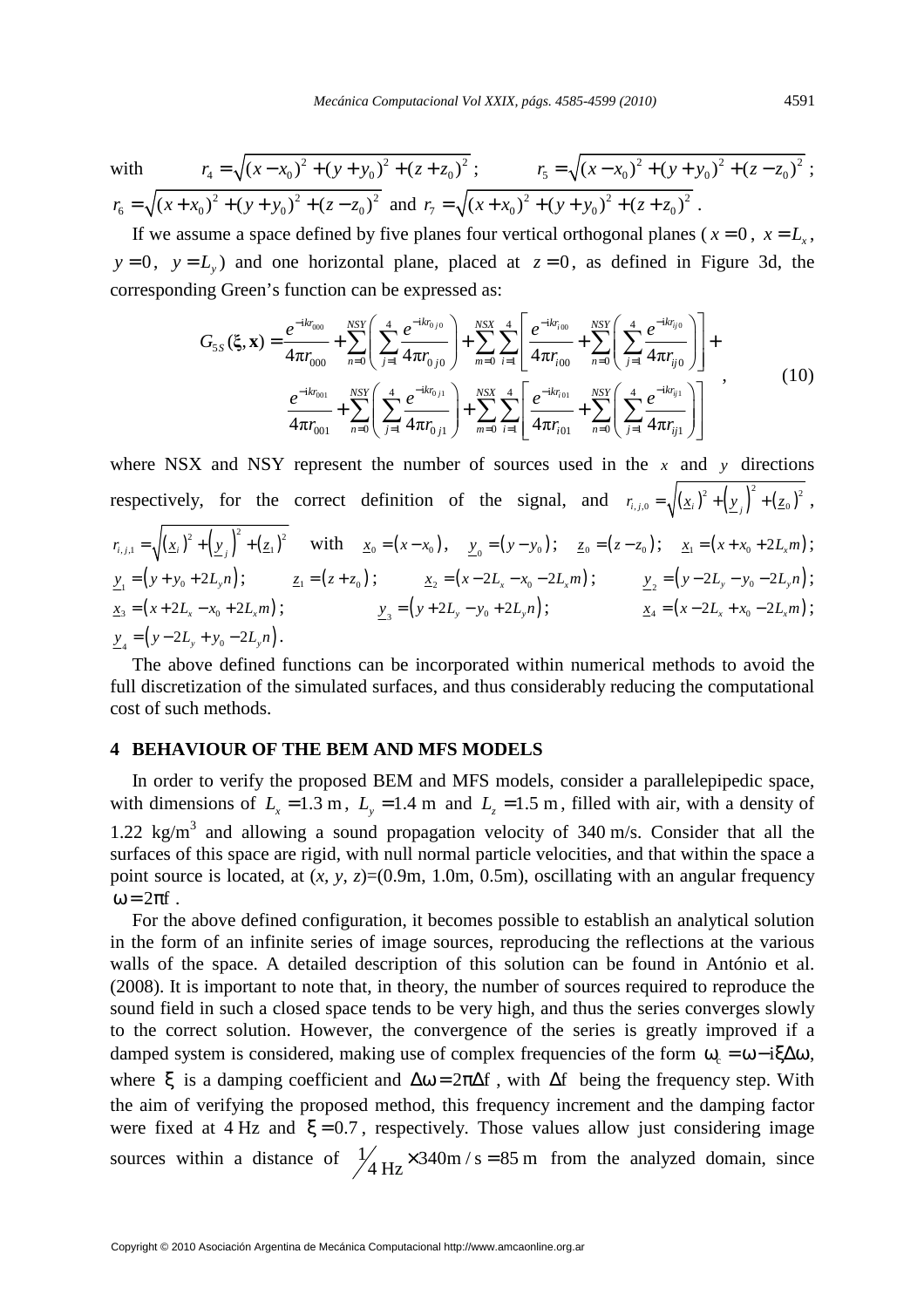sources placed further away are greatly damped and will not influence the response significantly.

The same configuration was modeled using the 3D BEM and MFS models described in the previous section. The number of boundary elements was obtained through a relation (R) between the incident wavelength and the size of the boundary, which is previously fixed. As for the MFS a similar relation between the incident wavelength and the distance between collocation points was adopted. Besides, the distance between fictitious sources and the interface was set by defining a relation (D) between this distance and the distance between collocation points.

Figure 4a illustrates the pressure computed at a receiver located at  $(x, y, z) = (0.4m, 0.4m, ...)$ 0.5m), for frequencies between 100 Hz and 300 Hz, using the analytical solution, BEM - Model 1 assuming a relation  $R=15$  and BEM - Model 2 with a relation  $R=5$ . In this plot, it is clear that the agreement between the analytical and the BEM solutions is excellent, and that the method was properly implemented. As for the MFS solutions, Figure 4b displays a similar response using MFS - Model 1 with  $R=12$  and  $D=5$  and MFS - Model 2 with  $R=2$  and  $D=1.5$ and the analytical solutions. Analysis of this plot confirms a good agreement among curves. These responses allows further conclusion that when using the approach where the three surfaces need to be discretized (corresponding to BEM and MFS model 1) more elements/ fictitious sources need to be assumed, in order to obtain an accurate response. Moreover when using the MFS models a lower relation R (in relation to the BEM models), may be assumed.



Figure 4: Pressure response obtained using the analytical solution and: a) BEM – Model 1 and BEM - Model 2; b) MFS – Model 1 and MFS – Model 2.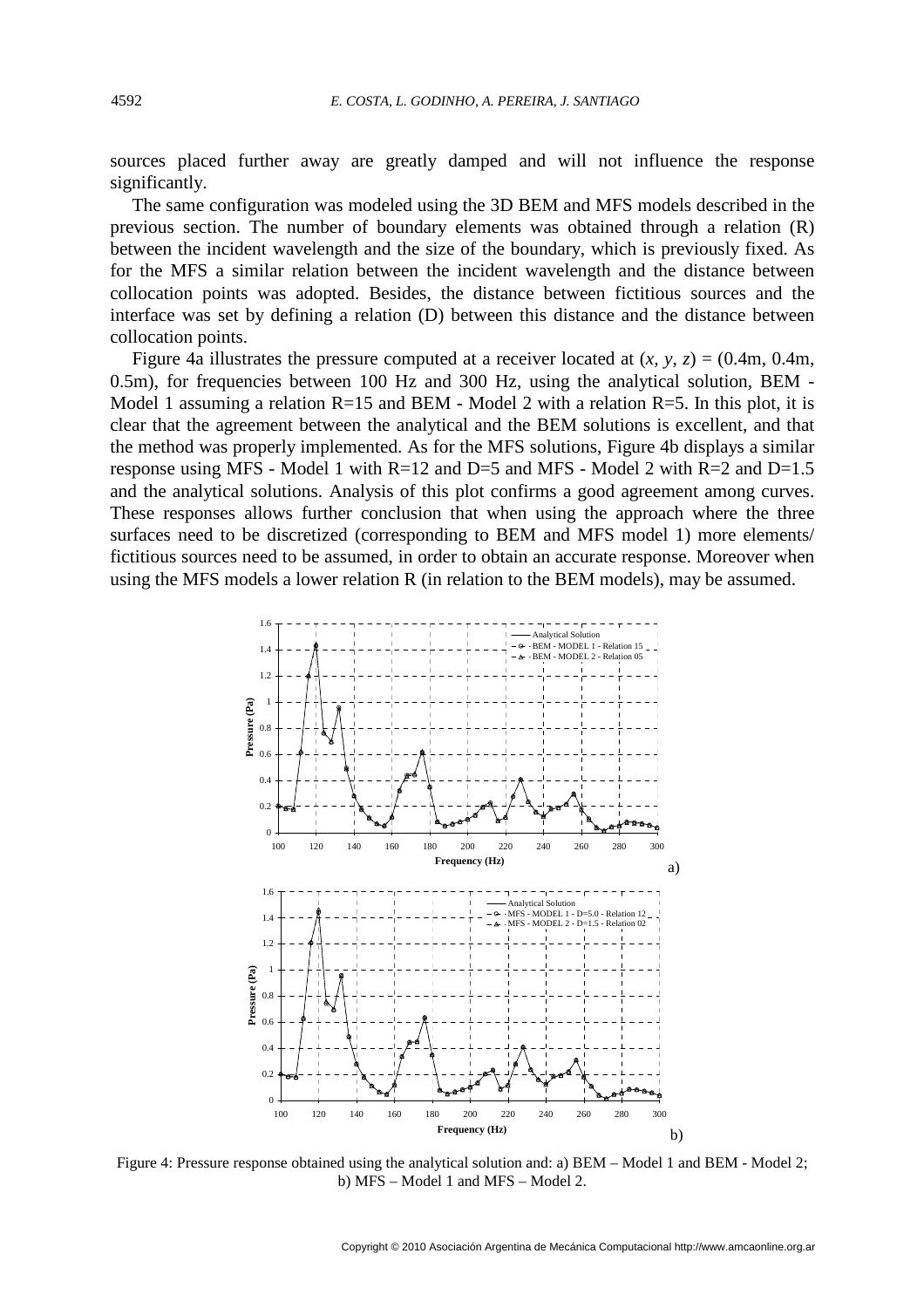One of the advantages of these models in relation to analytical solutions is to have the possibility of computing the responses for a broader range of configurations. The models were therefore used to calculate the response for a similar configuration but assuming that the top surface has an inclination of 4.08º performed by increasing the size of the interface placed at  $x = 0$  m to  $L<sub>z</sub> = 1.6$  m. Figure 5 displays the responses for the receiver position (0.4m, 0.4m, 0.5m). Analysis of these plots reveals good agreement among curves.



Figure 5: Pressure response obtained assuming the discretized top interface with a 4.08 ° inclination using: a) BEM – Model 1 and MFS Model 1; b) BEM – Model 2 and MFS Model 2.

As mentioned in the previous section, the models allow to incorporate absorption to a discretized interface by defining the surface impedance of the absorbing material, which is assumed to be a known quantity. In order to understand the behavior of the models when assuming that the fictitious interface may display absorption, a number of tests were performed. A response was computed for the parallelepipedic space, assigning the surface impedance of the rockwool (which was previously measured in an experimental setup which makes use of an impedance tube, meaning that impedance varies with frequency) to the discretized interface. The response provided by the MFS was compared with that obtained using BEM assuming the same properties of the rockwool. Figure 6 displays the results computed using BEM – Model 2 and MFS - Model 2. Here a relation R=5 was defined for the BEM - Model 2 and relations of  $R=3$  and  $D=1.5$  were set for the MFS - Model 2. The results show an excellent agreement. Note that similar results were obtained when using both BEM-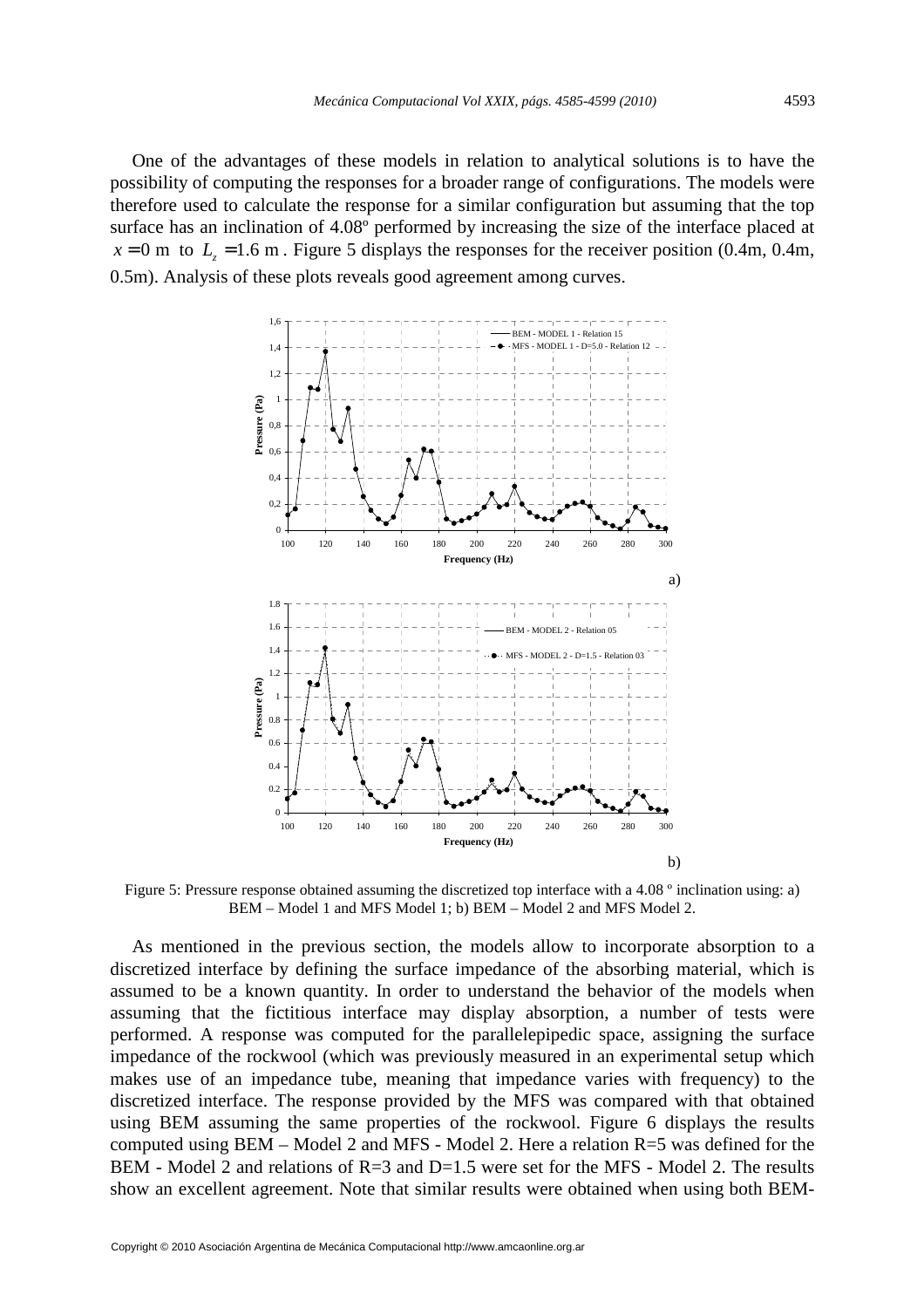

Model 1 and MFS – Model 1 (not displayed).

Figure 6: Pressure response obtained using the BEM – Model 2 and MFS – Model 2, assuming Robin condition in the discretized interface.

In many practical applications in building acoustics it may be required to apply different surface impedance properties to a specific interface, namely when materials with different absorption properties are applied in the same wall. The models were therefore used to compute an example of this case, assigning the surface impedance properties of two different materials to the discretized interface (by assuming that these materials are applied with the same surface area) and the responses computed again using all numerical models. The MFS – Model 2 and BEM – Model 2 results are displayed in Figure 7. The displayed results were computing setting a relation  $R=5$  the BEM - Model 2 and relations of  $R=3$  and  $D=1.5$  to the MFS - Model 2. Again a good agreement between solutions was achieved. Similar results were also obtained when using both BEM - Model 1 and MFS - Model 1. The responses allow the conclusion that all models are suitable for modeling rooms with a surface displaying absorption.



Figure 7: Pressure response obtained using the BEM – Model 2 and MFS – Model 2, assuming Robin condition in the discretized interface.

In order to assess the accuracy of the models the relative error was computed for increasing number of boundary elements/fictitious sources. Figure 8 displays these results obtained when computing the response at the above mentioned receiver position for a frequency f=100Hz, using the four models. From the analysis of this plot we find that, as expected, when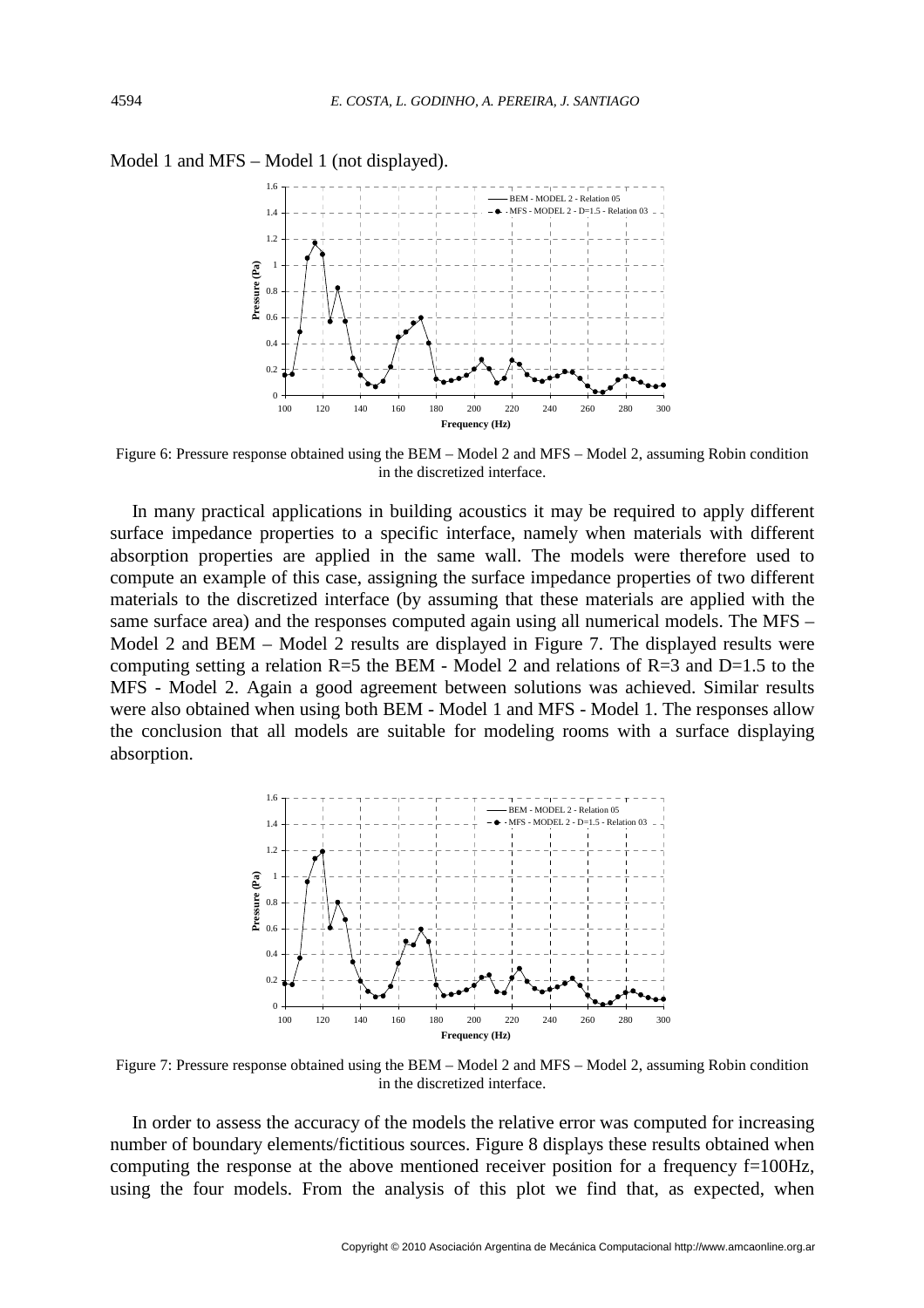increasing the discretization or number of fictitious sources and collocation points the accuracy of the response increases. Moreover, above a 50 collocation points the MFS provides a better accuracy in relation to the BEM. We may also observe that the models which require less discretization (BEM – Model 2 and MFS – Model 2) provide a more accurate response.



Figure 8: Relative error provided by the MFS and BEM models for a frequency of 100 Hz.

In order to analyze the performance of the models concerning to computational effort, the computation time provided by the models was obtained for a frequency of 100 Hz. The responses were computed in a computer with an AMD Turion (tm) 64 mobile technology ML-34 processor, with a clock frequency of 1.79GHz, and 1 GB of RAM. To ensure comparable results, those computation times were performed for a similar relative error of  $10^{-3}$ . Following this demand in BEM - Model 1 and BEM – Model 2, 256 and 49 boundary elements per interface were assumed, respectively. In the MFS models this requirement is obtained assuming 64 collocation points per interface in MFS - Model 1 and 4 collocation points per interface in the MFS – Model 2. Table 1 displays the corresponding results.

| Models          | NEL (BEM) or NPoints<br>(MFS) per interface | Computation time (s) |
|-----------------|---------------------------------------------|----------------------|
| BEM – Model 1   | 256                                         | 125.89               |
| BEM – Model 2   | 49                                          | 7123.78              |
| MFS - Model 1   | 64                                          | 0.34                 |
| $MFS - Model 2$ |                                             | 523                  |

Table 1: Computation time for a frequency f=100 Hz

The analysis of this table allows to conclude that the MFS models require less computational effort than the BEM ones, as the formulation is also more simple and does not require computation of integration schemes. When comparing BEM Model 1 with BEM Model 2 computation times we find that BEM –Model 2 is more time consuming even when much less elements are required. In fact, the Green's function used in BEM - Model 2, which is given by expression (10), requires a significant number of terms to attain convergence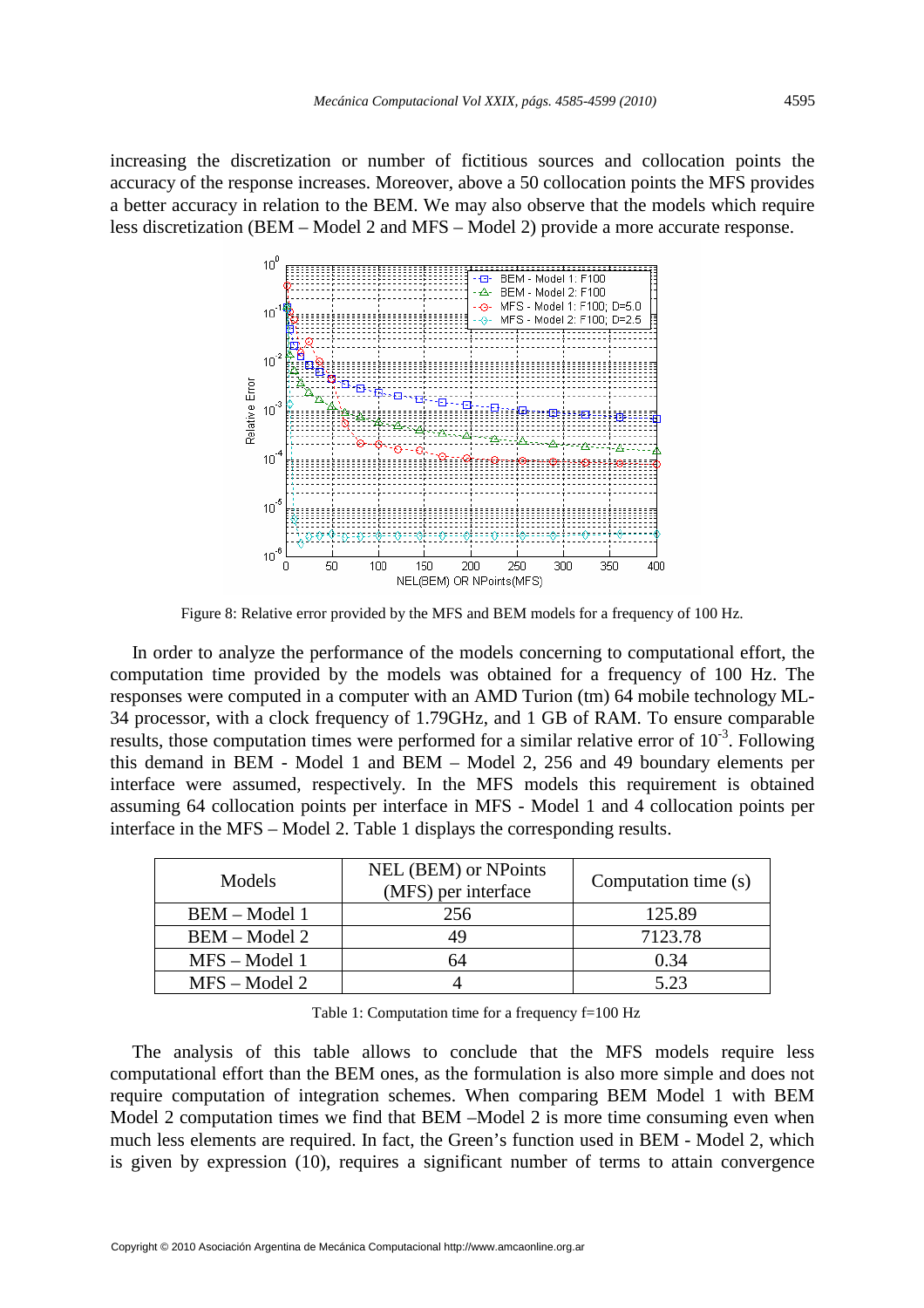leading to higher computation times. The same feature may be observed in the MFS - Model 1 and MFS – Model 2 efficiency.

The stability of the MFS with regards to the position of the fictitious sources was assessed by computing the pressure at receiver (0.4m, 0.4m, 0.5m), for frequencies between 100 Hz and 300 Hz, using the analytical solution and the MFS - Model 2 for varying relations (D) between the distance of the fictitious sources to the boundaries and the distance between collocation points. As for the relation R, in MFS – Model 1 a fixed relation of  $R=12$  was assumed, and in MFS – Model 2 a relation  $R=2$  was set.

Figure 9 plots the responses obtained for several distances D. In these plots it is possible to observe that when using MFS - Model 1 (see Figure 2a), for a small relation  $(D=0.5)$  the MFS does not provide an accurate response. However as the relation (D) increases the responses predicted by the MFS approach the analytical one, denoting that the model tends to display a stable behavior for increasing distances. When looking to the responses predicted by the MFS – Model 2 (see Figure 2b), again it is possible to observe that for a lower relation D, the model is not providing a proper response. For increasing relations the MFS displays a good agreement with the analytical response, however in a limited range of relations D. In fact, for a relation D=10, the MFS displays discrepancies in relation to the analytical solution, mainly in the lower frequencies.



Figure 9: Pressure response obtained using the analytical solution, MFS – Model 1 (a) and MFS – Model 2 (b) for varying relations (D) between the distance of the fictitious sources to the interface and the distance between collocation points.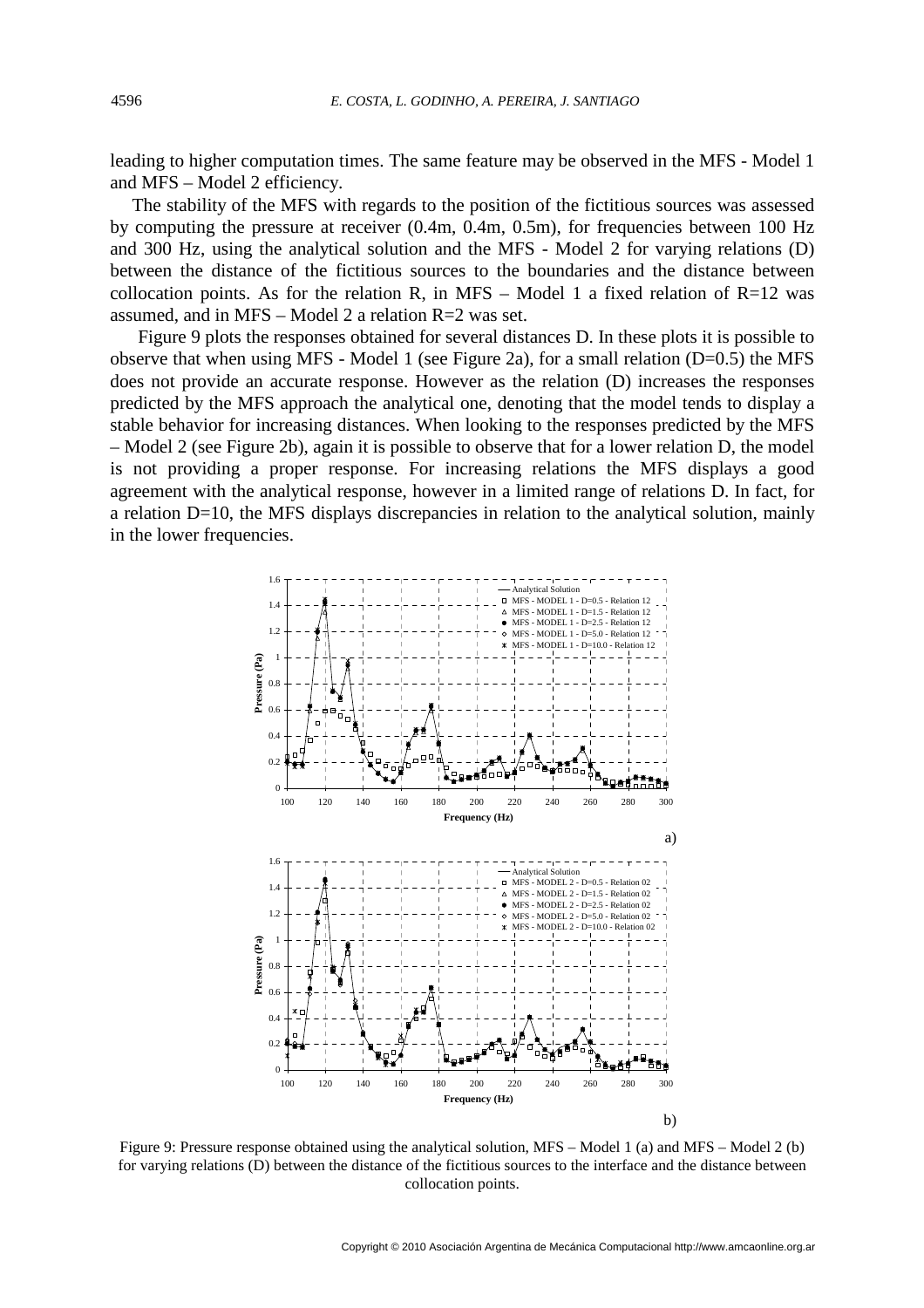# **5 NUMERICAL RESULT VS. EXPERIMENTAL RESULT**

Taking into account the results obtained in the previous section, the MFS - Model 2 was used to compute the low frequency sound pressure field obtained inside a small room with dimensions 1.3mx1.4mx1.5m which corresponds to a reduced size acoustic chamber that exists in the Department of Civil Engineering of the University of Coimbra (picture of this chamber is displayed in Figure 10). In one of its faces, a  $0.5x0.5$  m<sup>2</sup> opening is inserted, allowing access to its interior. Experimental tests were also performed to obtain the pressure field in this chamber and the results were compared with predictions. Inside this chamber, a dodecahedrical sound source (B&K Omni Power 4292) has been placed, 0.40m from its front wall, and 0.40 m from its right side wall; sound levels were registered at a microphone (type 40AF from Gras Sound & Vibration), located at a symmetrical position with relation to the source, and 0.5 m above the floor. Time responses were acquired using a dBBati32 system, from 01dB, and then transformed to the frequency domain by means of FFT.

This system has also been modeled numerically, making use of the above described MFS – Model 2, considering all surfaces to be rigid. These results are displayed in Figure 11, together with marks at the positions of predicted normal modes for an exact paralellepipedic rigid chamber. These modes may be estimated using the following expression (L. Beranek, 1960):

$$
f_{n,m,k} = \frac{c}{2} \sqrt{\frac{n^2}{L_x^2} + \frac{m^2}{L_y^2} + \frac{k^2}{L_z^2}} \,, \text{(Hz)} \tag{11}
$$

where n, m and k are the order number of the eigenmodes along three orthogonal directions  $(x, y \text{ and } z)$ ,  $L_x$ ,  $L_y$  and  $L_z$  are the dimensions of the acoustic space along the same directions and *c* is the speed of sound.



Figure 10: Picture of the test chamber.

Comparing the curves of Figure 11, it is clear that they follow very similar trends, in spite of visible amplitude differences. It is important to note that the numerical result has been computed considering rigid surfaces, while in the experimental model a small amount of acoustic absorption exists, influencing the results. More importantly, the peak positions of the two curves match, in general, very well, and also correspond to the analytical normal modes prediction. However, the peak occurring at 220 Hz in the experimental result is not so well reproduced by the numerical results, and appears slightly shifted to the right. It is important to note that the difference is even larger for the analytical solution, indicating that the presence of the irregularity and of a plate in the front wall may be introducing some modifications in the dynamic behavior.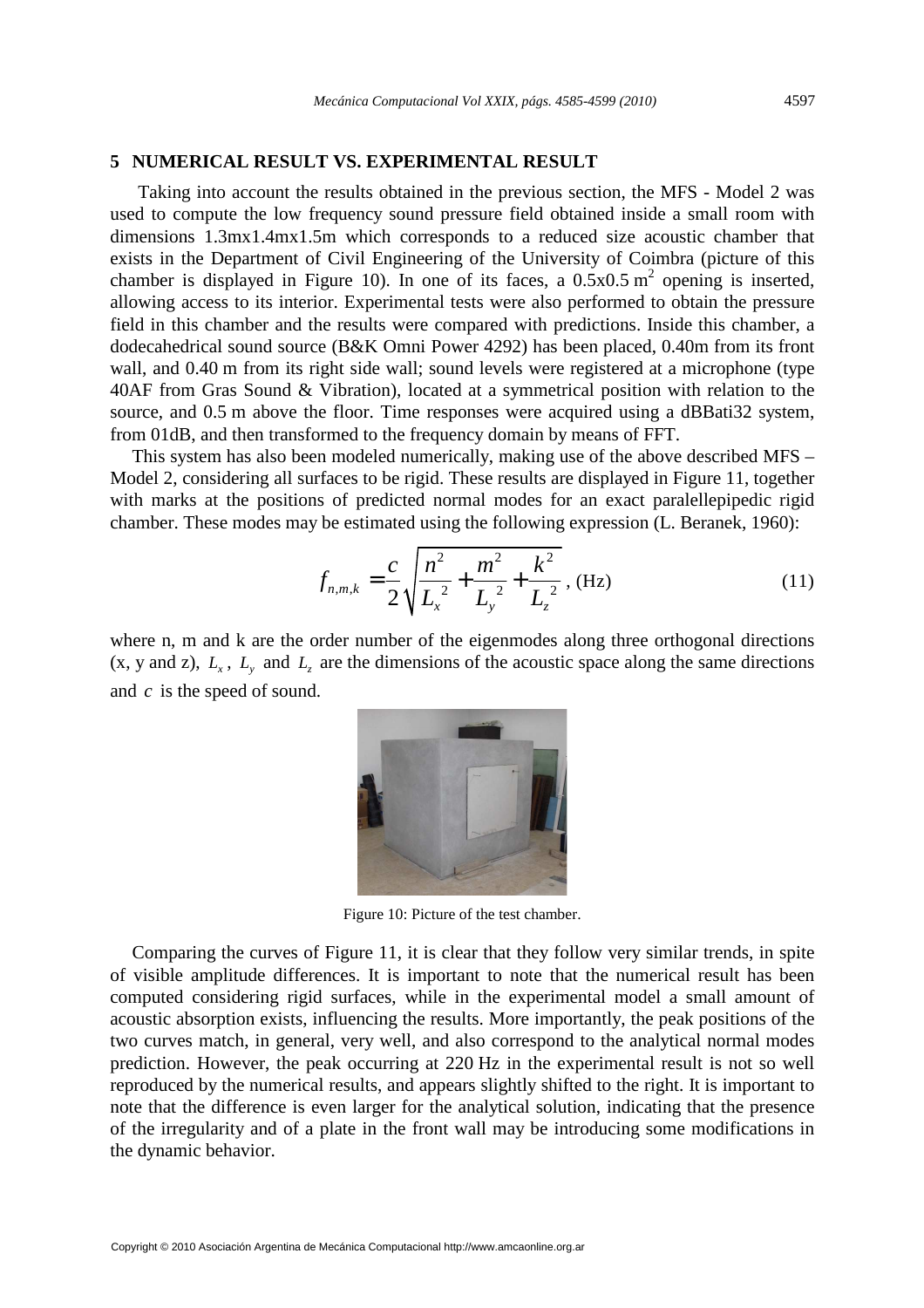

Figure 11: Pressure field provided by numerical model and by experimental tests.

### **6 CONCLUSIONS**

This paper has addressed the use of frequency domain formulations using the Boundary Element Method and the Method of Fundamental Solution in the prediction of the three dimensional sound pressure field generated inside a parallelepiped space. The proposed formulations make use of Green's functions that allow to avoid the discretization of parts of the domain. The advantages of using this procedure have been investigated. The performed analysis allowed the conclusion that all numerical formulations are suitable in the analysis of the physical problem. The proposed models allowed to adequate compute the sound field assuming more generic geometries. It was possible to conclude that good results were obtained when assuming perfectly rigid spaces but also when assigning absorption to some of the interfaces.

When using the MFS approach the analysis allowed further conclusion that accuracy increases in relation to the BEM approach. Moreover, the models that require less discretization provide also better accuracy. As for efficiency the MFS models were found to be more efficient than the BEM ones, although the MFS model that requires less discretization of the domain displayed greater computation times. This behavior was found to be due to convergence of the Green's function used. The stability of the MFS with regards to the position of source points allowed the conclusion that the models are stable in a limited range of positions of source points, meaning that a primary analysis of source position is required when computing a sound pressure field problem.

Finally the MFS was used to compute the low frequency sound pressure field inside a reduced size acoustic chamber that exists in the Department of Civil Engineering of the University of Coimbra and the results were compared with experimental measurements. The obtained results allowed to observe a reasonable agreement between results.

#### **ACKNOWLEDGEMENTS**

The financial support by FCT (Fundação para a Ciência e Tecnologia) and CAPES (Coordenação de Aperfeiçoamento de Pessoal de Nivel Superior), within the scope of the FCT-CAPES convenium, is greatly acknowledged.